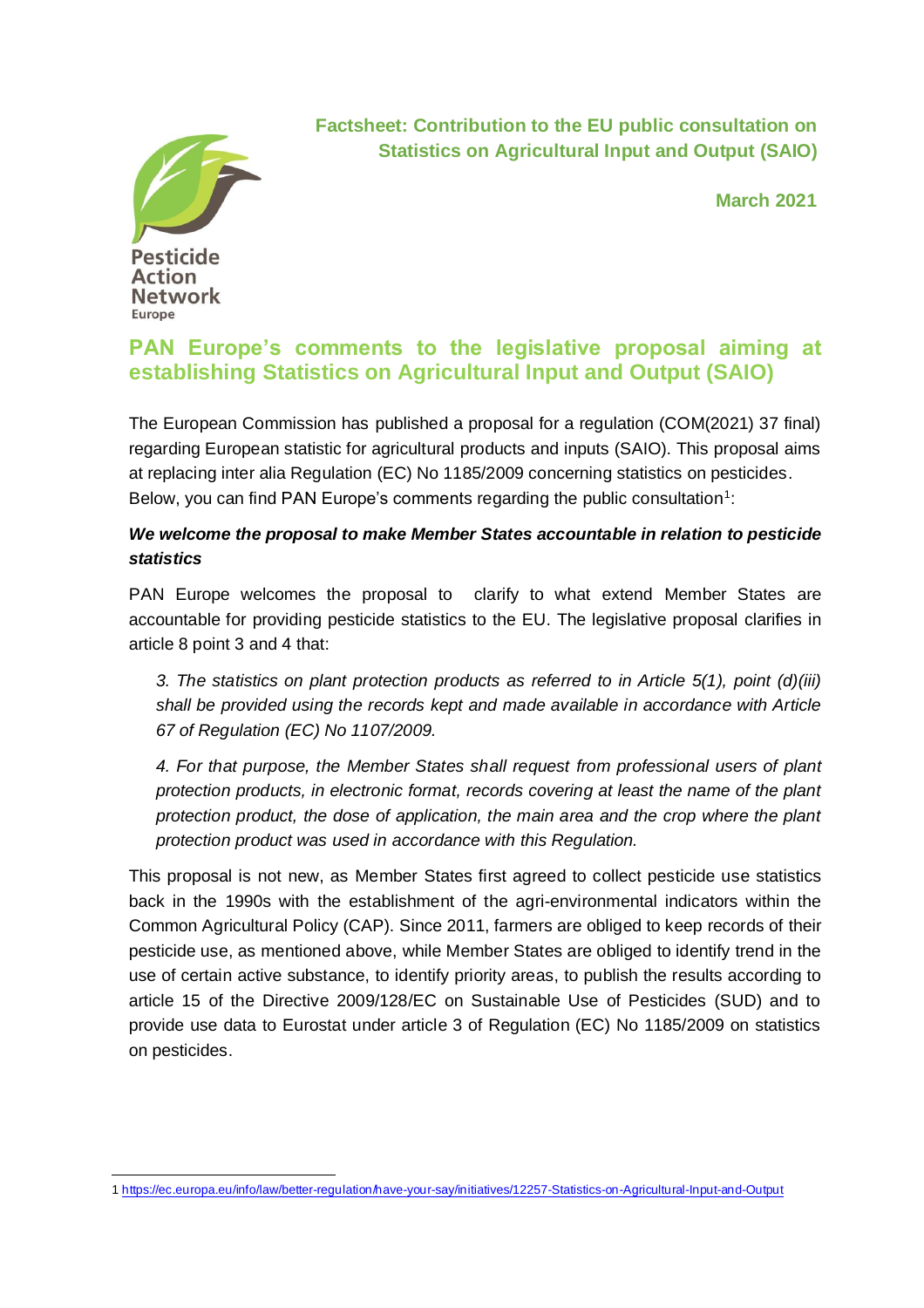## *3. We oppose that Member States can base statistics on survey and ask derogations in the collection of pesticide statistics*

PAN Europe disagrees with the European Commission's proposal for collecting the data. The legislative proposal states : "*Member States which decide to use the sources, methods or innovative approaches"* (art.8.5). Furthermore, article 13 states *: "the Commission may adopt implementing acts granting derogations to Member States for a maximum duration of two years".* 

Citizens want the EU to deliver on its promises regarding pesticide use reductions. Therefore, SAIO should oppose surveys and derogations from member states.

#### *4. Inclusion of EU strategy on zero pollution to measure pesticide leakage*

PAN Europe wonders why the European Commission did not make any specific reference to the EU Strategy on zero pollution<sup>2</sup>. The legislative proposal says in recital 2:

*The collection of statistical data, in particular on agricultural input and output, should aim, among other things, to inform the decision-making process with updated data to support the European Green Deal with the related 'farm to fork' and 'biodiversity' strategies and future CAP reforms.*

However, the Farm to Fork Strategy recognises that "*the EU needs to better monitor, report, prevent and remedy pollution from air, water, soil, and consumer products"*. With the zeropollution strategy currently being prepared, this should have been included into the legislative proposal.

It is worth recalling the verdict from Court case *Lars Neumeister vs. the Government of Germany,* represented by the Bundesamt für Verbraucherschultz und Lebensmittelsicherheit, regarding citizens' right to know about environmental emissions.

To proceed on this, we call on the Council and the European Parliament to build on the European Commission staff working document (SWD (2020) 149 final) on citizen science initiatives across the EU. Also important to establish in parallel a legal base and appropriate funding to continue LUCAS survey (Land Use/Cover Area frame statistical Survey) on land cover and land use, continuing to test for pesticides occurrence in soil.

#### *5. Full recognition of the European Parliament and civil society in SAIO*

PAN Europe disagrees with the decision-making process being proposed by the European Commission. PAN Europe instead call for full co-decision power to other decision making bodies, starting with the European Parliament and civil society organisations.

We welcome having been consulted on this matter, and hope decision making on which statistics should be available at EU level should be opened up even further. It is crucial to break the current structure, which is strongly dominated by Member States leading to the

<sup>2</sup> [https://ec.europa.eu/environment/strategy/zero-pollution-action-plan\\_en](https://ec.europa.eu/environment/strategy/zero-pollution-action-plan_en)